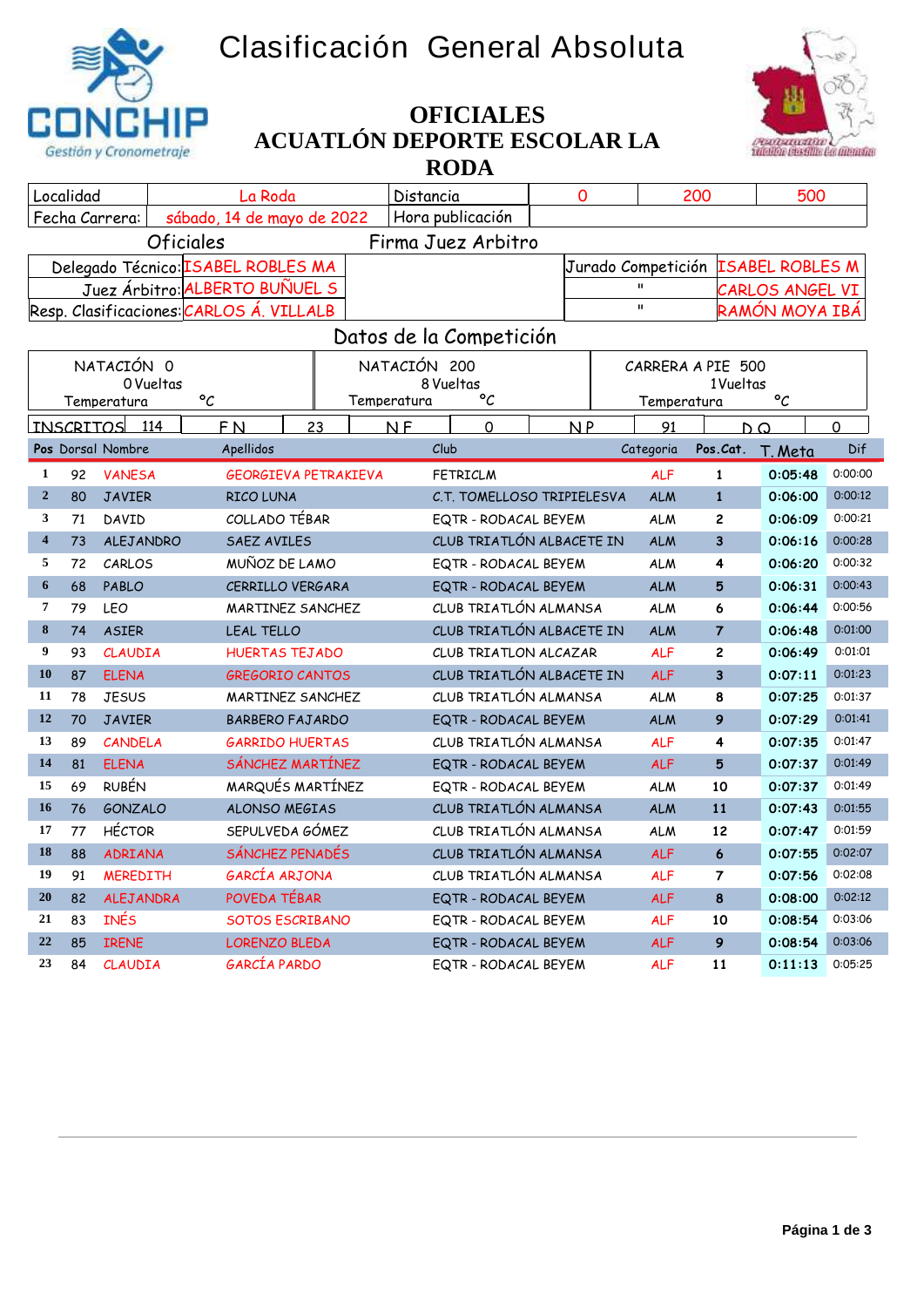| Pos Dorsal Nombre  |                       | Apellidos               | Club                                         | Categoria  | Pos.Cat. | <u>T. Meta</u> | Dif |
|--------------------|-----------------------|-------------------------|----------------------------------------------|------------|----------|----------------|-----|
|                    | No Pres 35 RODRIGO    | <b>JUAREZ TORRALBA</b>  | CLUB TRIATLÓN ALBACETE I                     | <b>CDM</b> |          |                |     |
| No Pres            | 56 PABLO              | GIMÉNEZ ESTARLICH       | EQTR - RODACAL BEYEM                         | IFM        |          |                |     |
| No Pres 147 SOFÍA  |                       | LOZANO SÁNCHEZ          | EQTR - RODACAL BEYEM                         | PRF        |          |                |     |
| No Pres 107 RUBEN  |                       | <b>LORCA ERZSE</b>      | EQTR - RODACAL BEYEM                         | PRM        |          |                |     |
| No Pres            | 15 DAVID              | CARRETERO MORENO        | CLUB TRIATLÓN ALMANSA                        | <b>JVM</b> |          |                |     |
|                    | No Pres 105 HÉCTOR    | GÓMEZ ARELLANO          | EQTR - RODACAL BEYEM                         | PRM        |          |                |     |
| No Pres 150 SOFÍA  |                       | GEORGIEVA PETRAKIEV     | FETRICLM                                     | <b>PRF</b> |          |                |     |
| No Pres 100 EVA    |                       | FERRERO FILOSO          | EQTR - RODACAL BEYEM                         | <b>BJF</b> |          |                |     |
| No Pres            | 9 JAVIER              | MARTÍNEZ ROMERO         | CLUB TRIATLÓN ALBACETE I                     | <b>JVM</b> |          |                |     |
| No Pres            | 41 CARLOS             | ROMERO COLLADO          | CLUB TRIATLÓN ALMANSA                        | CDM        |          |                |     |
| No Pres            | 33 MARTÍN             | MOLINA HARO             | CLUB TRIATLÓN ALBACETE I                     | CDM        |          |                |     |
|                    | No Pres 108 ALBERTO   | GASCÓN HARO             | EQTR - RODACAL BEYEM                         | PRM        |          |                |     |
| No Pres            | 52 ANDREA             |                         | HERNANDEZ GONZALEZ CLUB TRIATLÓN ALBACETE I  | CDF        |          |                |     |
| No Pres            | 40 JUAN CARLOS        | <b>VERA PAÑOS</b>       | CLUB TRIATLÓN ALBACETE I                     | CDM        |          |                |     |
| No Pres            | 37 GONZALO            | SANCHEZ BESERAN         | CLUB TRIATLÓN ALBACETE I                     | CDM        |          |                |     |
| No Pres            | 50 ISABEL             | RODRIGUEZ PRETEL        | CLUB TRIATLÓN ALBACETE I                     | CDF        |          |                |     |
| No Pres            | 38 JAIME              | GONZÁLEZ LÓPEZ          | CLUB TRIATLÓN ALBACETE I                     | CDM        |          |                |     |
| No Pres            | 51 MARIA              | MARTINEZ GOMEZ          | CLUB TRIATLÓN ALBACETE I                     | CDF        |          |                |     |
| No Pres            | 32 DANIEL             | FRESNEDA TORTOSA        | CLUB TRIATLÓN ALBACETE I                     | CDM        |          |                |     |
| No Pres            | 34 SAMUEL             | <b>CARAMES MERINO</b>   | CLUB TRIATLÓN ALBACETE I                     | <b>CDM</b> |          |                |     |
| No Pres            | 39 SERGIO             | <b>HERNANDEZ ROMERO</b> | CLUB TRIATLÓN ALBACETE I                     | <b>CDM</b> |          |                |     |
| No Pres            | 10 PABLO              | HERNÁNDEZ ROMERO        | CLUB TRIATLÓN ALBACETE I                     | <b>JVM</b> |          |                |     |
| No Pres            | 54 SARA               | GALLEGO ALCAIDE         | C.T. TOMELLOSO TRIPIELESV                    | CDF        |          |                |     |
| No Pres            | 12 LUCAS              | SANCHEZ GARRIGOS        | CLUB TRIATLÓN ALMANSA                        | <b>JVM</b> |          |                |     |
| No Pres            | 90 VERA               | FERNÁNDEZ TRUJILLO      | CLUB TRIATLÓN ALMANSA                        | <b>ALF</b> |          |                |     |
| No Pres            | 42 AITOR              | <b>ALONSO MEGIAS</b>    | CLUB TRIATLÓN ALMANSA                        | CDM        |          |                |     |
| No Pres            | 43 JORGE              |                         | VILLAFRANCA MARCOS- C. NATACIÓN CRIPTANA GIG | CDM        |          |                |     |
| No Pres            | 13 JAVIER             | GOMEZ VIZCAINO          | CLUB TRIATLÓN ALMANSA                        | <b>JVM</b> |          |                |     |
| No Pres            | 44 JUAN               | GARCÍA SÁNCHEZ          | C. TRIATLON TRITALAVERA                      | CDM        |          |                |     |
| No Pres            | 16 ALEJANDRO          | GALLEGO ALCAIDE         | C.T. TOMELLOSO TRIPIELESV                    | <b>JVM</b> |          |                |     |
| No Pres 67 ALBA    |                       | HURTADO BAÑOS           | C.T. TOMELLOSO TRIPIELESV                    | IFF        |          |                |     |
| No Pres 145 KILIAN |                       | <b>GARCIA ROMERO</b>    | CLUB TRIATLÓN ALMANSA                        | <b>PRM</b> |          |                |     |
| No Pres 45 HUGO    |                       | <b>BERMEJO TOMAS</b>    | C.T. TRISCHOOL CUENCA                        | <b>CDM</b> |          |                |     |
| No Pres            | 53 EVA                | <b>MIRA VALIENTE</b>    | CLUB TRIATLÓN ALMANSA                        | CDF        |          |                |     |
| No Pres 149 ELENA  |                       | GASCÓN HARO             | EQTR - RODACAL BEYEM                         | PRF        |          |                |     |
| No Pres            | 55 GUILLERMO          |                         | HERRAIZ RODRÍGUEZ D EQTR - RODACAL BEYEM     | <b>IFM</b> |          |                |     |
| No Pres 146 BERTA  |                       | DE TORO MARCHANTE       | EQTR - RODACAL BEYEM                         | PRF        |          |                |     |
| No Pres            | 14 RODRIGO            | <b>RUMBO CUESTA</b>     | CLUB TRIATLÓN ALMANSA                        | JVM        |          |                |     |
| No Pres            | 99 ÁNGELA             | DE TORO MARCHANTE       | EQTR - RODACAL BEYEM                         | <b>BJF</b> |          |                |     |
|                    | No Pres 104 CRISTÓBAL | VILLODRE LÓPEZ          | EQTR - RODACAL BEYEM                         | PRM        |          |                |     |
| No Pres            | 94 MARCOS             |                         | ESCUDERO QUINTANILLEQTR - RODACAL BEYEM      | BJM        |          |                |     |
| No Pres            | 61 ELENA              | RUBIO DE TORO           | EQTR - RODACAL BEYEM                         | IFF        |          |                |     |
| No Pres            | 95 MATEO              | PIERA MARCHANTE         | EQTR - RODACAL BEYEM                         | BJM        |          |                |     |
| No Pres            | 62 MARÍA PILAR        | GARCÍA ORTEGA           | CLUB TRIATLÓN ALBACETE I                     | IFF        |          |                |     |
| No Pres            | 11 DAVID              | MIRA VALIENTE           | CLUB TRIATLÓN ALMANSA                        | JVM        |          |                |     |
| No Pres            | 2 JUAN                | ORTEGA FERNANDEZ        | EQTR - RODACAL BEYEM                         | JVM        |          |                |     |
| No Pres            | 36 ERIC               | APARICIO LOPEZ          | CLUB TRIATLÓN ALBACETE I                     | <b>CDM</b> |          |                |     |
| No Pres            | 8 DAVID               | TOBOSO ORTEGA           | EQTR - RODACAL BEYEM                         | JVM        |          |                |     |
| No Pres            | 23 ELENA              | CANO CORTES             | EQTR - RODACAL BEYEM                         | <b>JVF</b> |          |                |     |